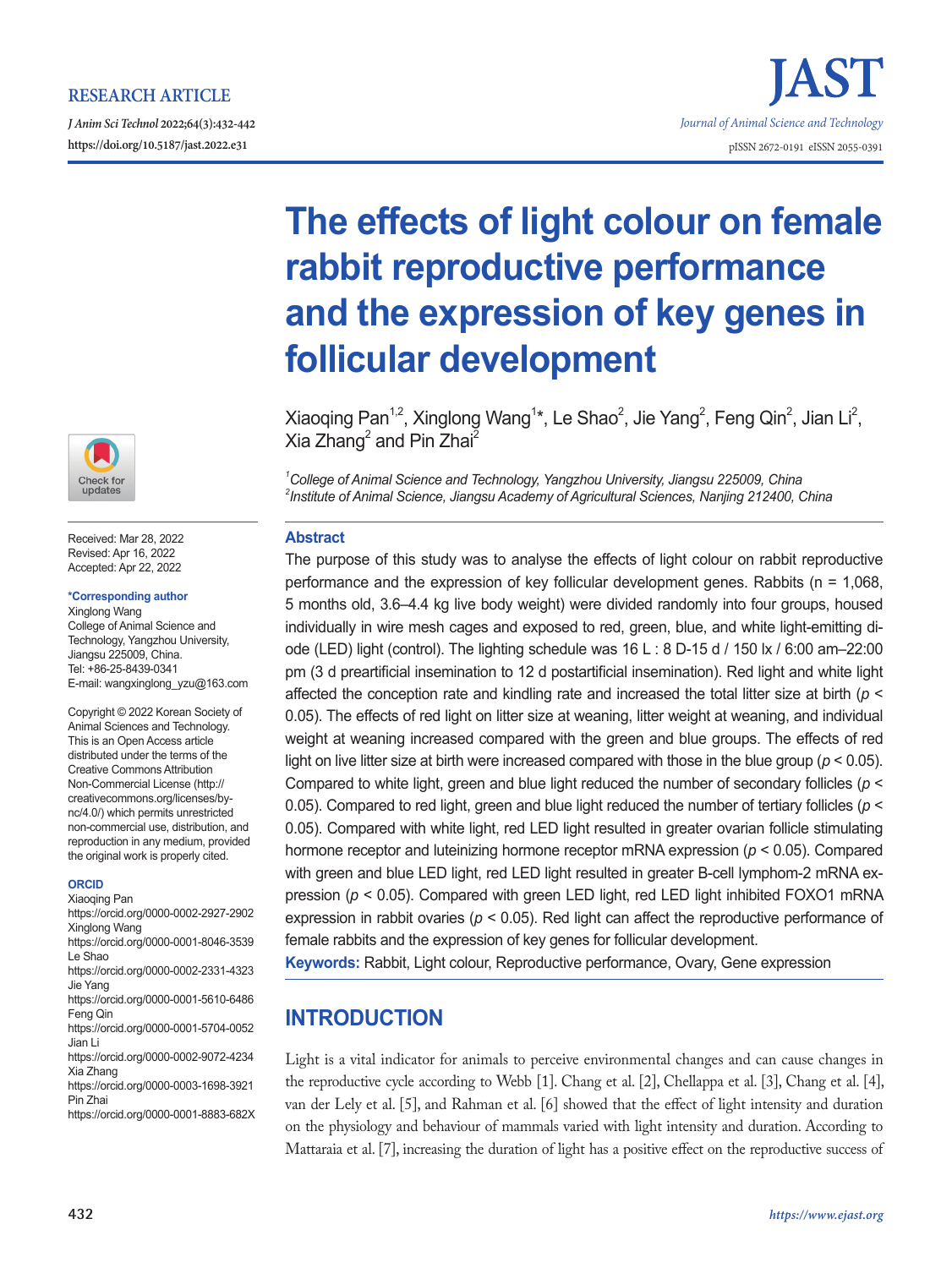#### **Competing interests**

No potential conflict of interest relevant to this article was reported.

#### **Funding sources**

This study was supported by Jiangsu Agriculture Science and Technology Innovation Fund (CX(20)2013,ZX(17)2012), the earmarked fund for China Agriculture Research System (CARS-43-G-2); and National Science & Technology Infrastructure (TZDWZYPT2019-02).

#### **Acknowledgements**

We acknowledge College of Animal Science and Technology, Yangzhou University for their logistics and technical support during the experiment, and Mr. Chui hongxing for the execution of the trial and caring of the animals.

#### **Availability of data and material**

Upon reasonable request, the datasets of this study can be available from the corresponding author.

#### **Authors' contributions**

Conceptualization: Pan X. Data curation: Pan X, Yang J. Formal analysis: Pan X. Methodology: Pan X, Wang X. Software: Pan X, Li, J. Validation: Pan X, Shao L. Investigation: Pan X, Qin F, Zhang X, Zhai P. Writing - original draft: Pan X, Wang X, Qin F. Writing - review & editing: Pan X, Wang X, Shao L, Yang J, Qin F, Li J, Zhang X, Zhai P.

#### **Ethics approval and consent to participate**

All protocols were approved by the Care and Use of Laboratory Animals (Ministry of Science and Technology of the People's Republic of China) and the Animal Care and Use Committee of Yangzhou University, Yangzhou, China (license number: SYXK(Su)2017-0044).

female rabbits; the rabbit acceptance rate is greater under a 16 L:8 D photoperiod than under an 8 L:16 D photoperiod. Furthermore, whereas it is usual practice in European rabbit production farms to expose breeding females to artificial light for 15 to 16 hours each day throughout the year, many rabbit farms in China have adopted this lighting scheme of time. However, as studies have progressed, the colour of light has begun to be considered [8]. Colour, according to Bourgin et al. [9], plays a more essential and nuanced function than previously assumed and is a critical element to consider. Despite the relevance of light colour for commercial rabbits maintained in buildings with artificial light, few studies have described the influence of light colour on rabbit reproduction. Because the number of rabbits in China is currently quite high, rabbit farms in China employ the lighting system used in Europe. Due to geographical variations, it is vital to investigate whether there is a better suitable lighting plan for Chinese rabbit farms.

Furthermore, compared to research on the influence of light colour on avian reproductive performance [10,11], there have been comparatively few investigations on the molecular mechanism by which light colour may alter rabbit reproductive performance and follicular growth. Gonadotropin releasing hormone receptor (GNRHR), follicle stimulating hormone receptor (FSHR), and luteinizing hormone receptor (LHR) are three key candidate genes for mammalian reproductive characteristics. GNRHR is expressed in the brain, pituitary gland, and ovaries, as demonstrated by Zerani et al. [12], and rabbit oocytes, granulosa cells (GC), membrane cells, and zona pellucidae express particular GnRH receptors. FSH and LH both play key roles in the growth and maturation of follicles, and both the FSHR and LHR proteins are expressed in rabbit zona. According to the findings, the GNRHR, FSHR, and LHR genes all have a role in rabbit reproduction. The dynamic processes of ovarian follicle growth and atresia in female animals are intimately associated with GC death throughout the whole oestrus cycle [13,14], and GC apoptosis is mediated by the BCL-2 protein family [15,16]. B-cell lymphom (BCL)-2, a crucial apoptosisrelated gene, can prevent cells from undergoing additional apoptosis by blocking the ultimate apoptosis process. BAX, a member of the BCL-2 family, has the inverse effect and can accelerate apoptosis. Ovarian follicle formation is the cornerstone of female mammalian reproduction. The proliferation of GCs is an important mechanism essential for optimal follicular development. Adiguzel et al. [17], Li et al. [18] demonstrated that GC cycle arrest at the G0/G1 phase is highly correlated with pathways associated with stress and FOXO signalling and that the increased proportion of GCs at the arrested G0/G1 phase was accompanied by increased FOXO1 expression *in vivo* and *in vitro*. In this work, we chose these genes with well-defined roles and investigated the effects of light colour on reproduction and follicular development gene expression in rabbits to see if there is a better lighting system for rabbit breeding facilities than the one now in use. Our work serves as a foundation for future research on the effects of light and colour on female reproductive health.

# **MATERIALS AND METHODS**

#### **Experimental animals and experimental design**

Female New Zealand rabbits were obtained from the Liu He Animal Science Base (118°36′E, 32°29′N), Jiangsu Academy of Agricultural Sciences, China (experimental rabbit production licence number: SCXK (SU)2017-0008). The Care and Use of Laboratory Animals (Ministry of Science and Technology of the People's Republic of China) and the Animal Care and Use Committee of Yangzhou University, Yangzhou, China (licence number: SYXK(SU)2017-0044) authorized all procedures. The 5-month-old nulliparous New Zealand rabbits (total of 1,068) weighed 3.6–4.4 kg live body weight. All rabbits were randomly assigned to one of four groups and confined to wire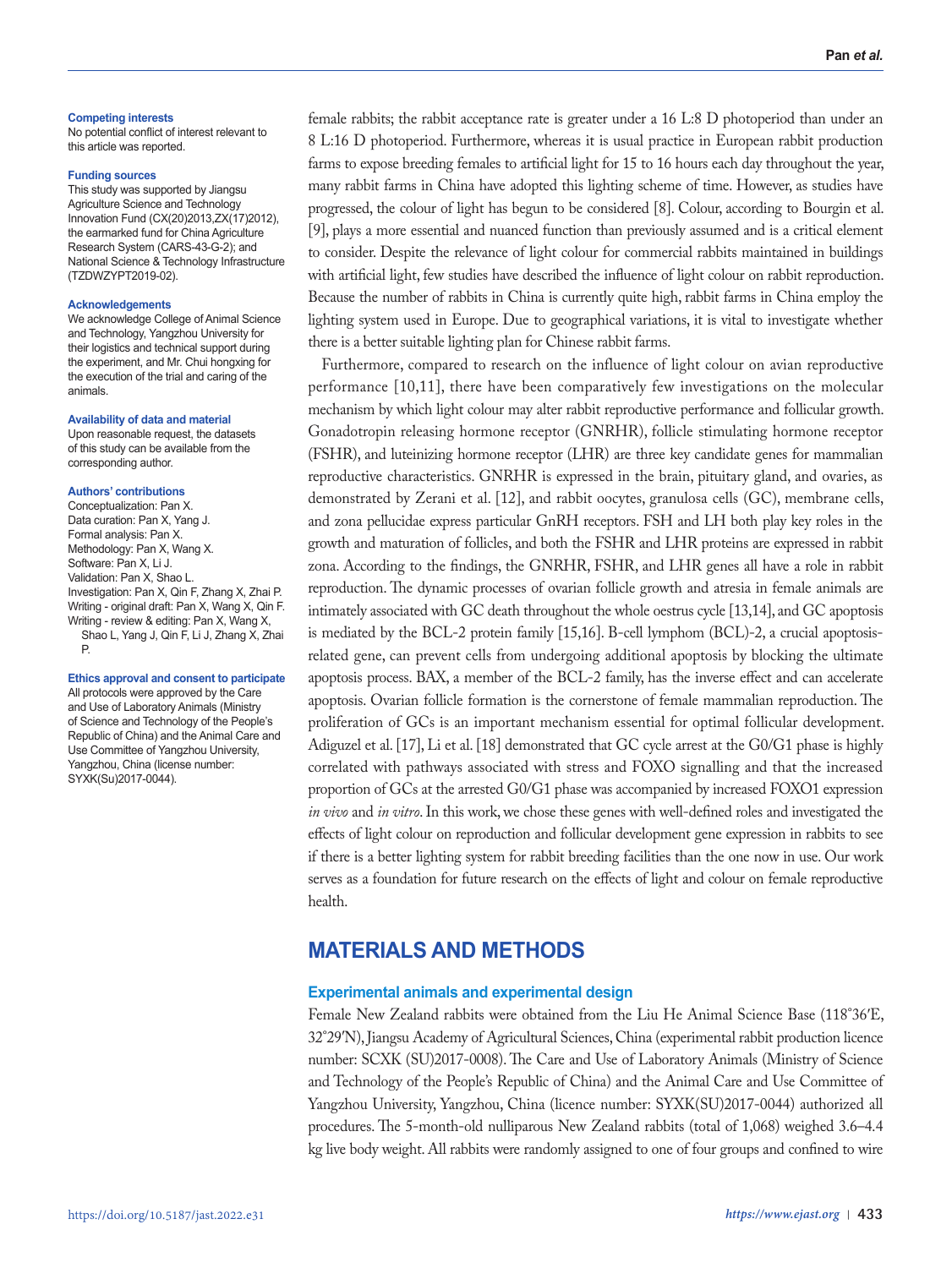mesh cages  $(600 \times 500 \times 400$  mm) with red light-emitting diode (LED) light  $(660-700$  nm, Group R), green LED light (500–560 nm, Group G), blue LED light (440–480 nm, Group B), or white LED light (400–700 nm, Control Group W). The illumination was given by various coloured LED strip lights placed in the centre of the cage ceiling. The light intensity was evaluated in the cage's centre using a Spectronics (SP) XRP-3000 photometer (Spectronics Corporation, Melville, NY, USA), and the measured values were 150  $\pm$  3.0 lx, 150  $\pm$  2.8 lx, 150  $\pm$  3.1 lx, and 150 3.2 lx, indicating that the intensity was similar for each group. The lighting schedule was 16 L:8 D-15 d/6:00 am–22:00 pm (3 days before artificial insemination (AI) to 12 days after AI) (Fig. 1).

During the studies, the rabbits were kept in a closed and ventilated facility with a maximum temperature of 26 °C, a minimum temperature of 22 °C, and a relative humidity of 50% to 60%. All cages included food and drinking faucets. Water from the nipple drinkers and a commercial feed (digestible energy: 11.2 MJ/kg, crude protein: 186 g/kg, crude fibre: 155 g/kg) were freely accessible.

On day 7, AI was conducted, and ovulation was stimulated with an intramuscular injection of LHR-A3 (1 g, Ningbo Second Hormone Factory, Zhejiang, China). Palpation was used to diagnose pregnancy on day 19 of the trial (12 d postinsemination). Then, on day 76 of the trial, AI was conducted, and ovulation was induced by intramuscular injection of LHR-A3 (1 g, Ningbo Second Hormone Factory). On day 88 of the trial, pregnancy was determined by palpation (12 d postinsemination). The experiment was Kindled on day 107 and weaned on day 142. (The kits were weaned at 35 d of age). The lighting schedule was as follows: 16 L:8 D-15 d/6:00 am–22:00 pm (3 d before AI to 12 d post-AI). On day 145 of the trial, slaughter was carried out (Fig. 2). The conception rate was estimated by dividing the total number of inseminated does by 100. The total litter size, live litter size, and litter weight were measured on the day of kindling, and the kindling rate (the number of kindled does multiplied by the number of inseminated does multiplied by 100) was computed. Following delivery, the litters were divided into groups based on the average number of living kits (maximum 8 kits). Preweaning mortality was estimated as the number of kits deceased at weaning divided by the total number of kits born alive multiplied by 100 on the day of weaning (35 d postparturition). At 35 days old, the kittens were weaned.



**Fig. 1. Schematic diagram of the lighting schedule.** AI was performed on day 7 of the experiment. Pregnancy diagnosis was performed by palpation on day 19 of the experiment (12 d postinsemination). Kindling was performed on day 38 of the experiment, and weaning was performed on day 73 of the experiment (the kits were weaned at 35 d of age). The lighting schedule was 16 L:8 D-15 d/6:00 am–22:00 pm (3 d before AI to 12 d post-AI). LED, light-emitting diode; AI, artificial insemination.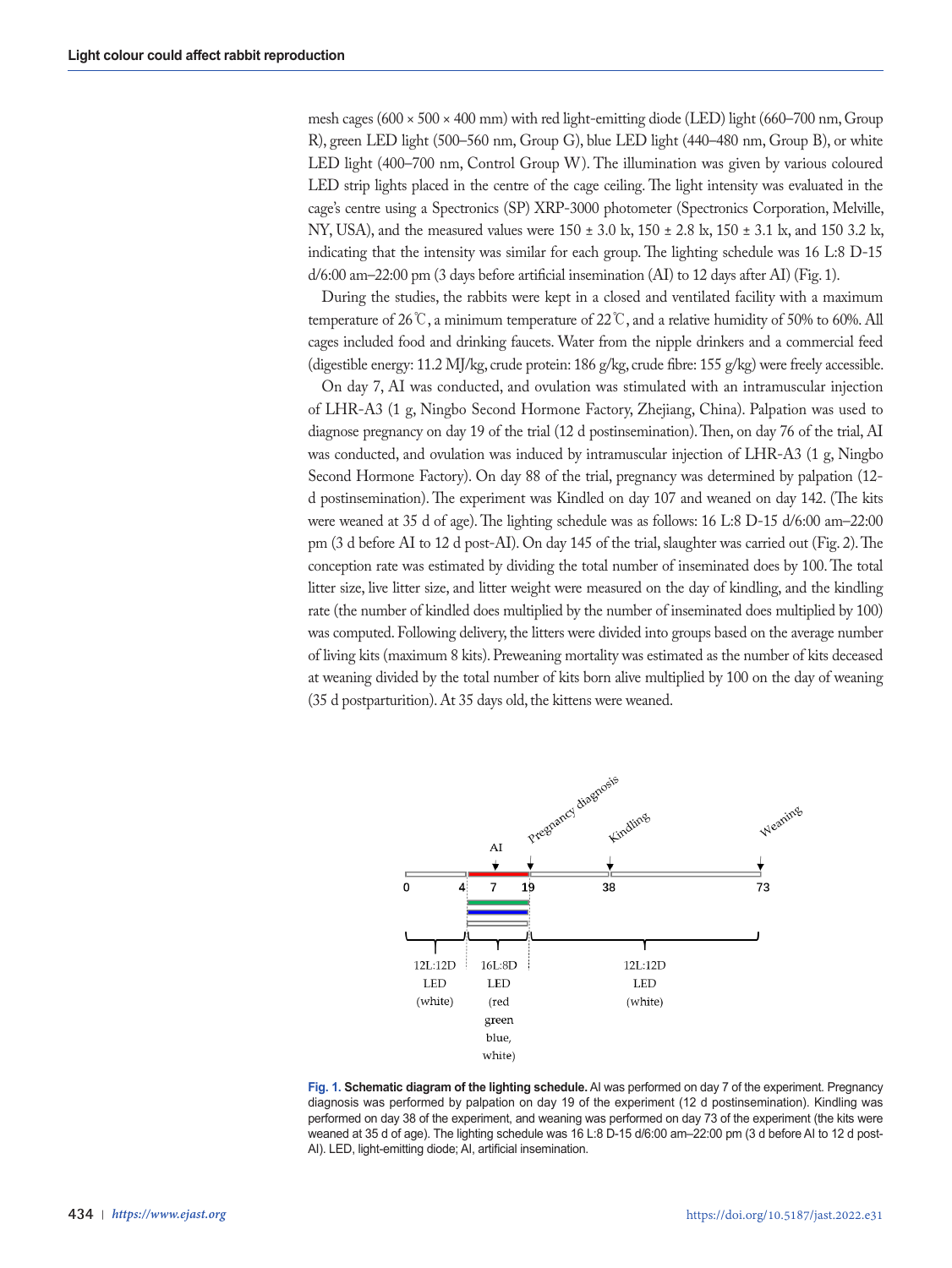

**Fig. 2. Slaughter schedule.** AI was performed on day 76 of the experiment. Pregnancy diagnosis was performed by palpation on day 88 of the experiment (12 d postinsemination). Kindling was performed on day 107 of the experiment, and weaning was performed on day 142 of the experiment (the kits were weaned at 35 d of age). The lighting schedule was 16 L:8 D-15 d/6:00 am–22:00 pm (3 d before AI to 12 d post-AI). Slaughter was performed on day 145 of the experiment. The coloured horizontal bars (red, green, blue, white) indicate a 16 L:8 D photoperiod; the grey-outlined horizontal bars (white) indicate a 12 L:12 D photoperiod. AI, artificial insemination, LED, light-emitting diode.

On the 145th day following the LED light treatment, 15 female rabbits with similar body weights and at the same physiological stage (marked by a vulva colour of dark red or purple) were chosen for slaughter in each group of experimental rabbits. The right ovarian tissues were immediately snap-frozen in liquid nitrogen and kept at −80℃ until the relative quantity of mRNA was determined. The ovarian tissues were dissected free of fat and mesentery and placed in 4% paraformaldehyde.

#### **Experimental methods**

#### *Histological evaluation*

The ovarian samples were preserved in 4% formalin solution (Sigma-Aldrich, St. Louis, MO, USA) for 24 hours immediately after the rabbits were killed. They were subsequently treated using normal histological procedures before being embedded in paraffin blocks with a Leica EG 1150H paraffin embedding station (Leica Microsystems, Wetzlar, Germany) [19,20]. Each sample was sliced into three- to five-mm-thick slices with a microtome (Leica RM2255, Leica Microsystems) and placed on standard glass slides. Haematoxylin and eosin were used to stain the slices. Primary and secondary ovarian follicles, as well as large nonovulated haemorrhagic follicles, were identified, classified, and counted. All follicles were measured twice, and only those with clearly visible oocytes were counted.

#### *RNA isolation and real-time reverse transcription polymerase chain reaction*

Total RNA was isolated from ovarian samples using TRIzol reagent (Invitrogen, Carlsbad, CA, USA) according to the manufacturer's procedure. The optical density at 260 and 280 nm was used to calculate the quantity and purity of total RNA, and 1.8% agarose gel electrophoresis was used to determine RNA integrity. After that, 1.5 g of RNA was processed with DNase before being reverse-transcribed into cDNA with a PrimeScript® RT Reagent Kit (Takara, Dalian, China). The cDNA samples were kept at −80℃.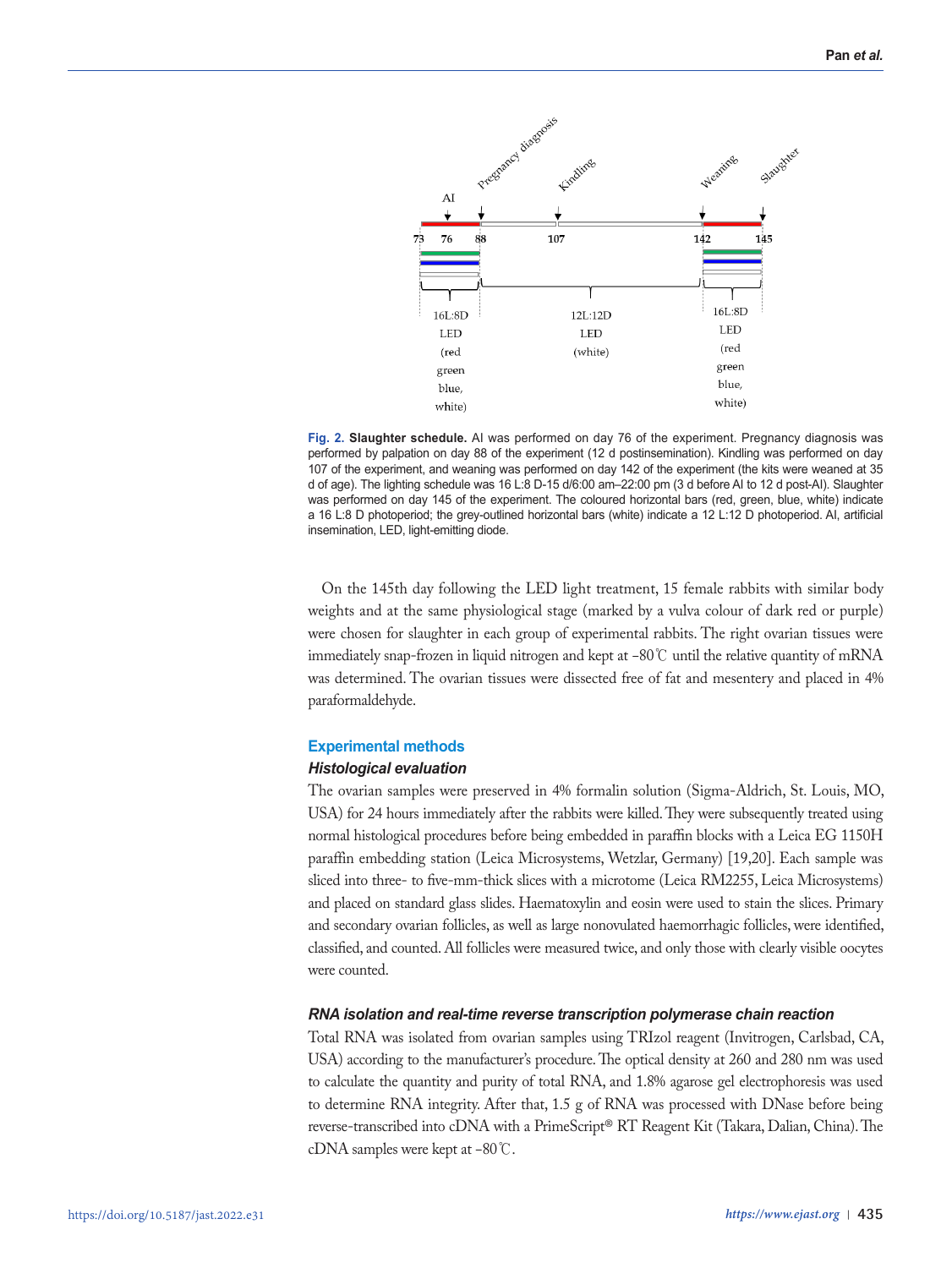RT–PCR examination of the relative abundance of GNRHR, SHR, LHR, Bcl, BAX, FOXO1 and glyceraldehyde 3-phosphate dehydrogenase (GAPDH) in ovarian samples was performed using an Applied Biosystems 7500 Real Time PCR System and SYBR Premix Ex Taq Kit (Applied Biosystems, Carlsbad, CA, USA) (Takara, Dalian, China). Each PCR mixture contained 20 L of cDNA, 10 L of SYBR Premix Ex Taq, 0.5 L of forward PCR primer, 0.5 L of reverse PCR primer, 0.5 L of ROX Reference Dye II, and 6.5 L of ddH2O.

Rabbit mRNA sequences for GAPDH, GNRHR, FSHR, LHR, BCL-2, BAX, and FOXO1 were acquired from NCBI GenBank. Primer Premier 5.0 software was used to create the primers. Table 1 shows the sequence, GenBank number, and length of each primer set.

RT–PCR was carried out with an initial incubation at 95  $\degree$  for 45 seconds, followed by 40 cycles of 95℃ for 10 seconds and annealing for 40 seconds; real-time fluorescence data were obtained throughout this time. A melting-curve methodology was used to heat the reactions from 60℃ to 95 ℃ in 0.5 ℃ 15 s increments while collecting fluorescence data to evaluate the specific amplification. The relative abundances of the distinct mRNA molecules were estimated using the  $2^{-\Delta\Delta Ct}$  technique [21] after all data were standardized to the internal reference GAPDH. Each PCR result was tested for specificity using 1.8% agarose gel electrophoresis followed by sequencing.

#### **Calculation and statistical analysis**

The results for litter size (total and alive), litter weight, and individual weight are presented as the means and standard errors. Data were compared using one-way repeated analyses of variance (ANOVAs, SPSS software version 22.0) with Bonferroni post hoc tests. Simultaneously, nonparametric chi-square testing was used to analyse conception and kindling rates, as well as preweaning mortality [22]. A statistically significant *p* value of 0.05 was considered.

In the serial sampling experiment, relative mRNA abundances were calculated using one-way ANOVA testing for the four monochromatic light hues' major treatments. The mean differences for each therapy were compared using the mean standard error of the mean, and P 0.05 was judged significant. The means were ranked using Duncan's multiple range test. IBM SPSS software was used for statistical analysis (ver. 13.0, IBM SPSS, Armonk, NY, USA).

#### **Table 1. Primers used for real-time PCR**

| Gene                             | <b>GenBank number</b> | Primer sequence (5'-3')                                       | Product size (bp) |
|----------------------------------|-----------------------|---------------------------------------------------------------|-------------------|
| <b>GAPDH-F</b><br><b>GAPDH-R</b> | NM 001082253.1        | <b>GCTTCTTCTCGTGCAGTGCTA</b><br>GATGGCCTTCCCGTTGATGA          | 255               |
| <b>GNRHR-F</b><br><b>GNRHR-R</b> | NM 001082738.1        | <b>CAAAATCACTGCTCAGCCATCAACA</b><br>TAAAGGTTGTGGAGAGTAGGAAAAG | 127               |
| <b>FSHR-F</b><br><b>FSHR-R</b>   | XM 002709718.2        | <b>TGCATGGAGAAATAAACATGGC</b><br><b>GATGACTCGAAGCCTGGTGA</b>  | 200               |
| <b>LHR-F</b><br><b>LHR-R</b>     | S57793.1              | <b>TGAGATACATTGAGCCCGGAGCATT</b><br>ATTTCCTGGTATGGTGGTTATGTGT | 170               |
| BCL-2-F<br>BCL-2-R               | XM 008261439.2        | GGGACGTTTCGGTGACTTCT<br>CGCACCGCTCTGTTGAAAAA                  | 184               |
| <b>BAX-F</b><br><b>BAX-R</b>     | XM 008252361.2        | GGGGCCGTGCGATCT<br>CCGGGATCCCCAAGTTATCA                       | 162               |
| FOXO1-F<br>FOXO1-R               | XM 008274515.1        | <b>CCCTCCCTTCAACGCCTAAC</b><br><b>GCTGCCAACTCTGCATGAAC</b>    | 137               |

bp, base pair; GAPDH, glyceraldehyde 3-phosphate dehydrogenase; GNRHR, gonadotropin releasing hormone receptor; FSHR, follicle stimulating hormone receptor; LHR, luteinizing hormone receptor; BCL-2, B-cell lymphoma-2.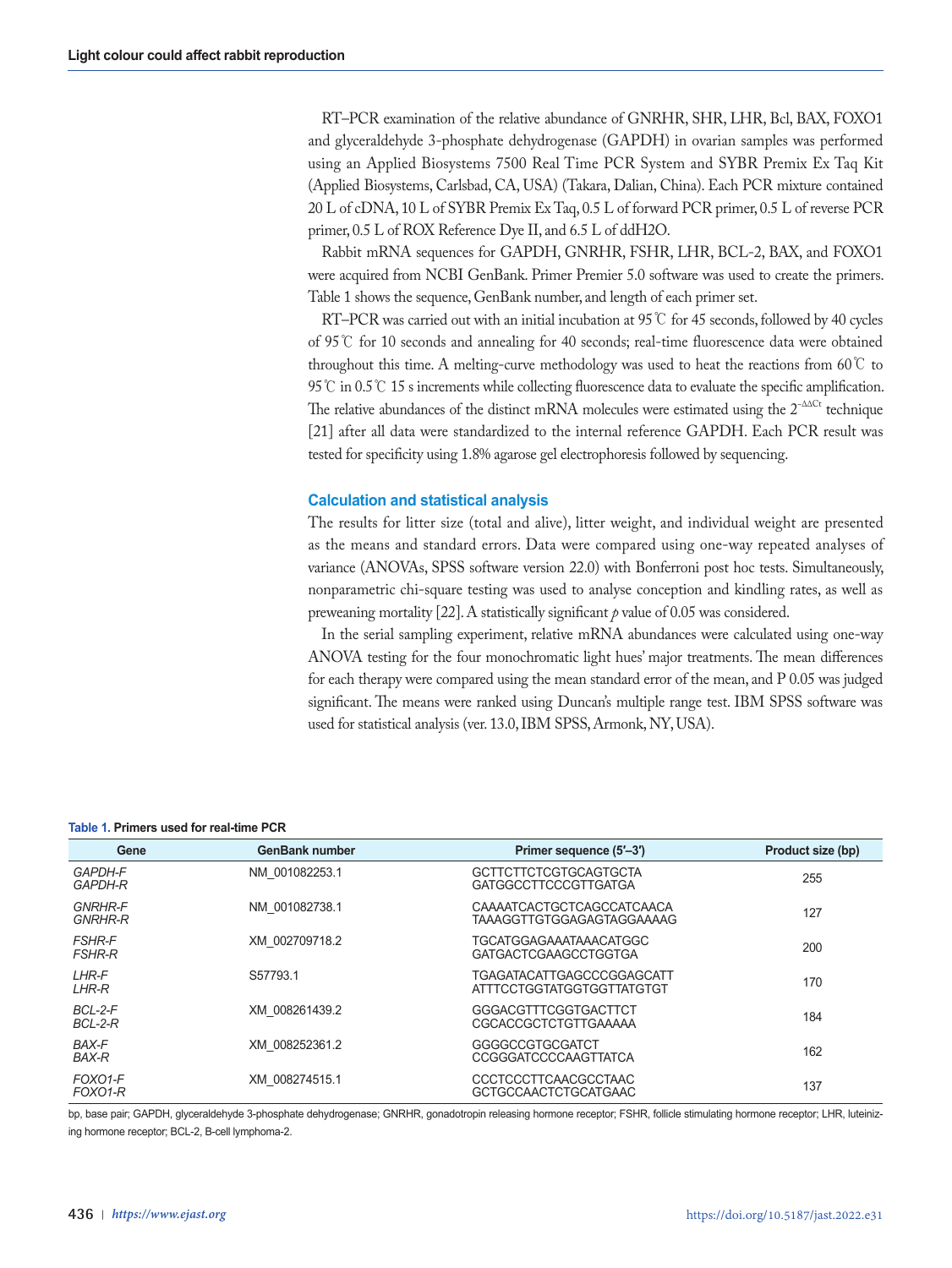## **RESULTS**

### **Influences of light colour on nulliparous rabbit reproductive parameters, litter size and kit weight during lactation**

As shown in Table 2, red light and white light affected the conception rate and kindling rate and increased the total litter size at birth ( $p < 0.05$ ). The effects of red light on litter size at weaning, litter weight at weaning, and individual weight at weaning increased compared with the green and blue groups. The effects of red light on live litter size at birth were increased compared with those in the blue group ( $p < 0.05$ ).

## **Numbers of follicles of different stages in female rabbits exposed to different monochromatic light colours**

Primitive follicles are located outside the cortex in great numbers. As shown in Fig. 3, compared to white light, green and blue light reduced the number of secondary follicles (*p <* 0.05). Compared to red light, green and blue light reduced the number of tertiary follicles ( $p < 0.05$ ).

## **Relative abundance of GNRHR, FSHR, LHR, BCL-2, BAX, and FOXO1 mRNA in the ovaries of female rabbits exposed to different monochromatic light colours**

As shown in Fig. 4, compared with white light, red LED light resulted in greater ovarian FSHR and LHR mRNA expression  $(p < 0.05)$ . Compared with green and blue LED light, red LED light resulted in greater BCL-2 mRNA expression  $(p < 0.05)$ . Compared with green LED light, red LED light inhibited FOXO1 mRNA expression in rabbit ovaries (*p <* 0.05).

## **DISCUSSION**

In comparison to studies on the effects of light colour on avian reproductive performance, there have been comparatively few publications on the effects of LED light colour on rabbit reproductive performance. Existing research has tended to focus on the effect of photoperiod on rabbit reproductive success. Sendrő et al. [23] discovered that switching from an 8 h light period to a 16 h light period 8 days before insemination on a large-scale rabbit farm effectively boosted the oestrus

#### **Table 2. Influences of light colour on rabbit does reproductive parameters, litter size and kit weight during lactation**

| Item                             | White (control)              | <b>Red</b>                   | Green                         | <b>Blue</b>        |
|----------------------------------|------------------------------|------------------------------|-------------------------------|--------------------|
| No. of does subjected to AI      | 266                          | 268                          | 265                           | 269                |
| Conception rate (%)              | 76.6                         | 88.6                         | 70.9                          | 62.0               |
| No. of kindling does             | 186                          | 213                          | 123                           | 121                |
| Kindling rate $(\%)$             | 69.9                         | 79.4                         | 46.4                          | 44.9               |
| Total litter size at birth (n)   | $8.59 \pm 0.24$ <sup>a</sup> | $8.72 \pm 0.13^{\circ}$      | $8.07 \pm 0.27$ <sup>b</sup>  | $8.01 \pm 0.39^b$  |
| Live litter size at birth (n)    | $7.84 \pm 0.26^{ab}$         | $8.01 \pm 0.26$ <sup>a</sup> | $7.75 \pm 0.32^{ab}$          | $7.50\pm0.41^b$    |
| Litter weight at birth $(q)$     | 625.4±14.0 <sup>a</sup>      | $623.4 \pm 11.0^a$           | $617.4 \pm 18.3$ <sup>a</sup> | $622.5 \pm 28.0^a$ |
| Litter size at weaning (n)       | $6.43 \pm 0.07^{ab}$         | $6.77 \pm 0.08^a$            | $6.19 \pm 0.07^b$             | $6.01 \pm 0.10^b$  |
| Litter weight at weaning (kg)    | $6.51 \pm 0.09^{ab}$         | $7.43 \pm 0.07$ <sup>a</sup> | $5.92 \pm 0.11^b$             | $5.54 \pm 0.17^b$  |
| Individual weight at weaning (q) | $1,013\pm6^{ab}$             | $1,098 \pm 9^a$              | $956 \pm 13^{b}$              | $922 \pm 11^{b}$   |
| Preweaning mortality (%)         | 17.98                        | 15.48                        | 20.12                         | 19.86              |

<sup>a,b</sup>Different letters in the same row denote a difference ( $p < 0.05$ ).

No marked letter above the bar indicates that the difference is not significant.

AI, artificial insemination.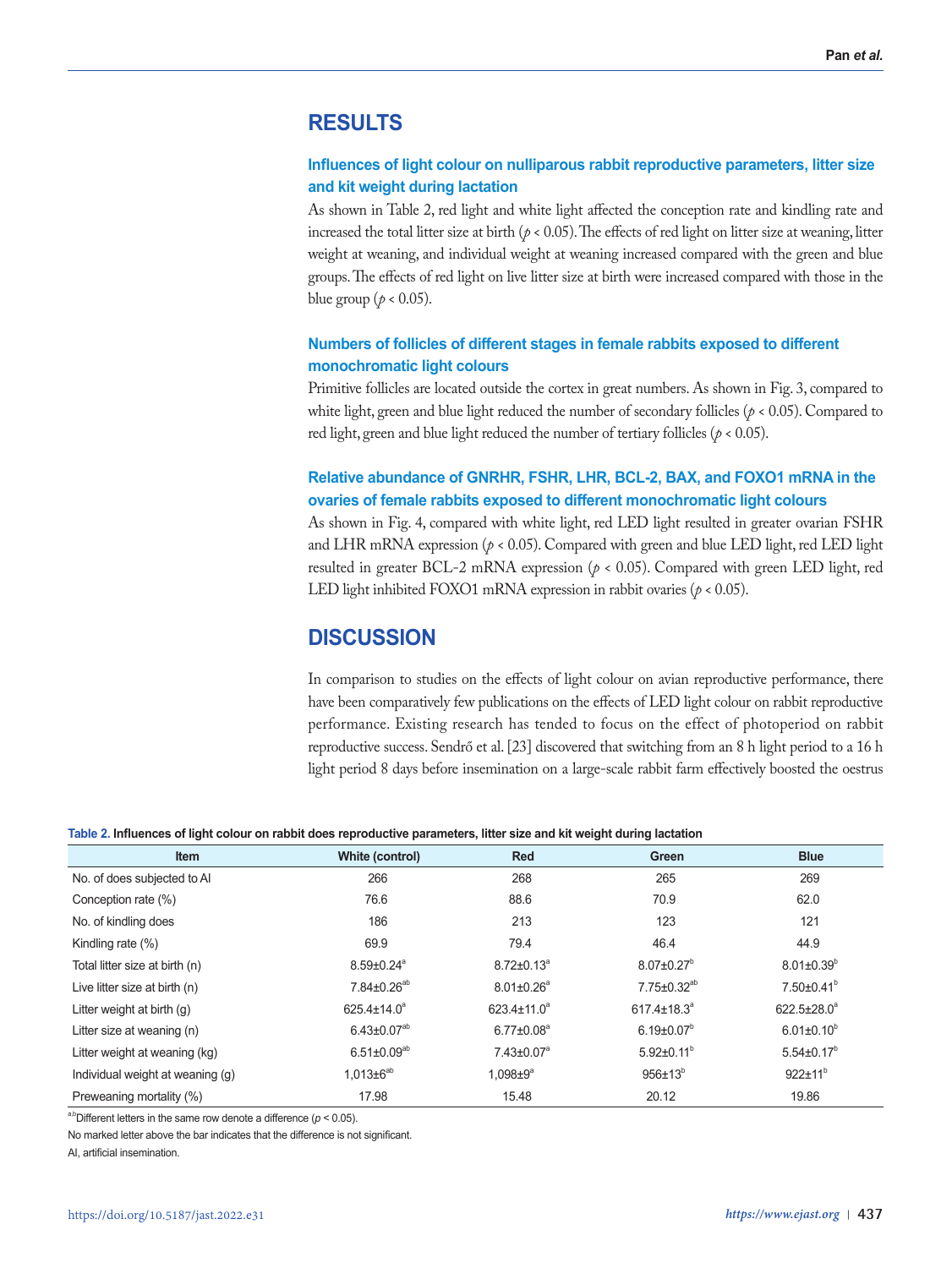

**Fig. 3. Numbers of follicles of different stages in female rabbits exposed to different monochromatic light colours.** The values are presented as the means ± SEMs; <sup>a,b</sup>Different letters on bars denote a difference (*p* < 0.05). No marked letter above the bar indicates that the difference is not significant.



Fig. 4. Relative abundance of GNRHR, FSHR, LHR, BCL-2, BAX, and FOXO1 mRNA in the ovaries of female rabbits exposed to different monochromatic light colours. <sup>a,b</sup>Different letters on bars denote a difference ( $p < 0.05$ ). No marked letter above the bar indicates that the difference is not significant. GNRHR, gonadotropin releasing hormone receptor; FSHR, follicle stimulating hormone receptor; LHR, luteinizing hormone receptor; BCL-2, B-cell lymphoma-2.

rate of female rabbits. According to Sendrő Z et al. [23], compared to normal white light, blue light has a positive influence on litter weight at 23 days of age. The influence of light colours is mostly due to differences in light wavelengths. Wu et al. [22] found that light colour had no discernible effect on the conception and kindling rates of female rabbits, but in this large sample study, we discovered that red and white light affected the conception and kindling rates and increased the number of kits at birth (total litter size and live litter size) (*p <* 0.05, Table 2). The effects of red light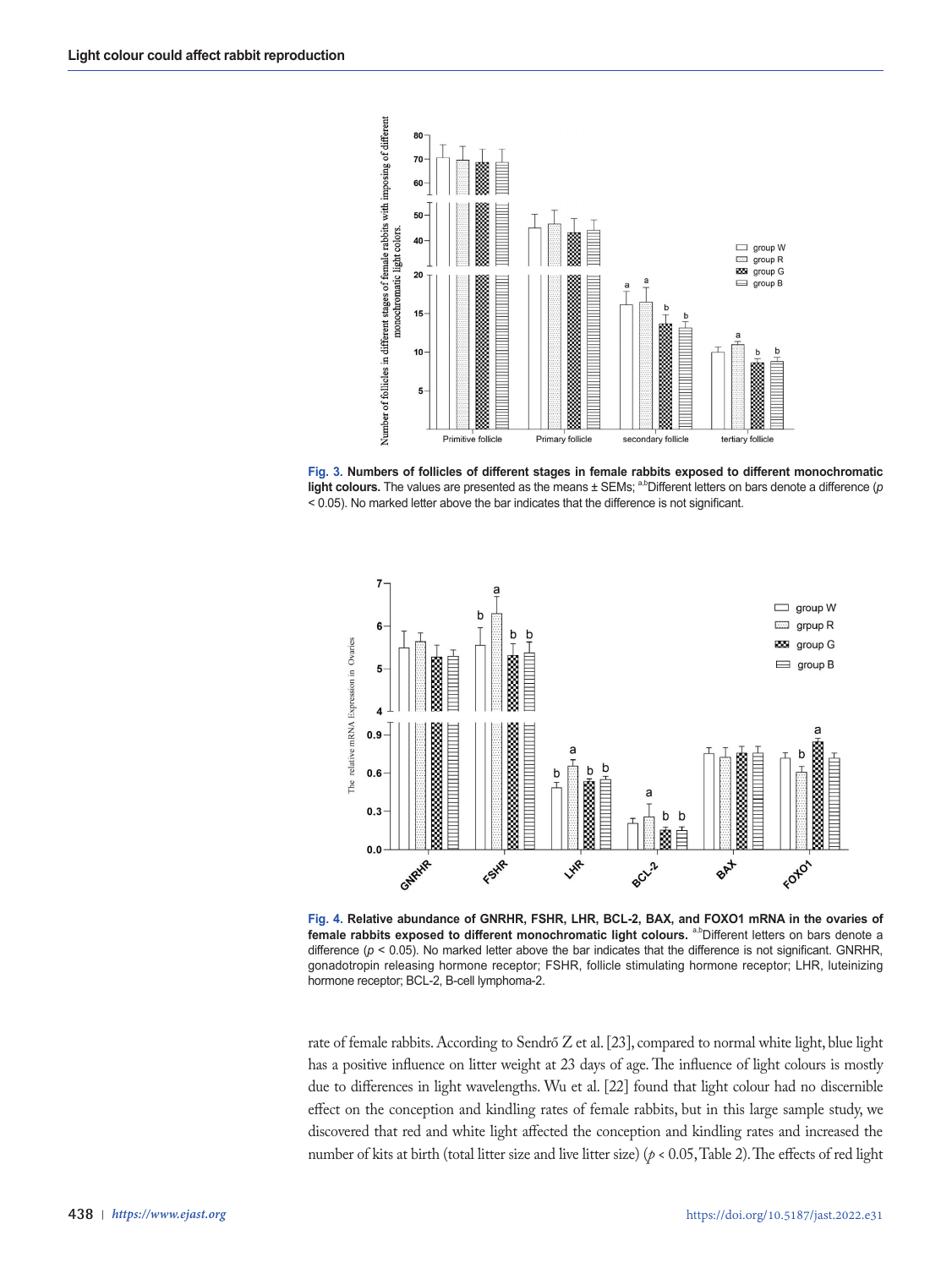on litter size and litter weight at weaning were superior to those of other light colours ( $p < 0.05$ , Table 2). Because of its long wavelength, red light has the greatest biological permeability [14]. It has been utilized in photobiomodulation treatment to stimulate brain function [24]. It is thought that red light may infiltrate the cerebral brain of rabbits and produce biological responses, ultimately improving rabbit health. Based on our findings, we advocate replacing other colours of light with red light in rabbit farms.

GNRHR, FSHR, and LHR are significant genes associated with mammalian reproductive success and play key roles in follicle growth and maturation, as demonstrated by Zerani et al. [12] and Ramakrishnappa et al. [25]. Few studies have been conducted on the effects of different light colours on rabbit reproductive performance, and current studies have tended to focus on the effects of photoperiod and light intensity on female rabbit reproduction and associated genes. Sun et al. [26] investigated the influence of light intensity on ovary gene expression, reproductive success, and body weight in rabbit does with three different light intensities: 60 lx, 80 lx, and 100 lx. The relative abundance of growth hormone receptor (GHR) mRNA expression was more abundant in 60 lx than in 80 lx or 100 lx ( $p < 0.05$ ); at first insemination, second insemination, and the second postpartum period ( $p < 0.05$ ), the bodyweight of the dose in Group 60 lx was higher than that in the other two groups. For the first time, the findings of this study show that different LED light colours can influence the expression of FSHR and LHR mRNA in female rabbits (as shown in Table 2). Although rabbits are nocturnal creatures and hence less sensitive to light colour than animals that are active during the day, substantial differences in several features were discovered between groups lit by white, red, green, and blue light. According to our findings, red light can influence the reproductive success of inulliparous doesrabbits as well as the expression of essential genes for follicular development. When compared to white light, red LED light led to higher ovarian FSHR and LHR mRNA expression (*p <* 0.05). Red LED light increased BCL-2 mRNA expression  $(p < 0.05)$  compared to green and blue LED light. Red LED light decreased FOXO1 mRNA expression in female rabbit ovaries ( $p < 0.05$ ) when compared to green LED light. As a result, the prospective influence of light colour merits further investigation.

Numerous studies on the influence of environmental variables on the development of female mammalian follicles have been performed, and some of them have achieved significant progress [17]. For example, Shen et al. [27] discovered that oxidative stress generated by environmental variables affects follicle growth. FOXO transcription factors are recognized as important mediators of oxidative stress and apoptotic regulation [28]. FOXO1 was found to be involved in oxidative stress-induced apoptosis of mouse follicular GCs both *in vivo* and *in vitro* in mice. When mice were treated with the oxidant, it was shown that higher apoptotic signals were associated with increased expression of FoxO1 in GCs [29]. FOXO1 expression was also upregulated in proapoptotic and antioxidative genes [27,28,30]. Red light substantially decreased the expression of FOXO1 mRNA in this research. This finding is consistent with the data on tertiary follicle number given in Fig. 2. Red light has a longer wavelength than other visible light colours, and it contains less energy than other colours of light. The oxidative stress imparted to the retina may have been milder in the red light group than in the other groups, resulting in considerably lower FOXO1 mRNA transcription levels in the red light group than in the other groups. It is hypothesized that the oxidative stress response in female rabbits differs following different LED light treatments. These variations may be due to the varied photon energy conveyed by different wavelengths of LED light. When varied energy levels of LED light contact the retina, the biological efficiency changes, resulting in variances in FOXO1 mRNA expression levels in female rabbit ovaries.

Throughout the oestrus cycle, follicular development is linked to granulosa cell death, as explained in the introduction. The BCL-2 gene family is primarily involved in granulosa cell apoptosis,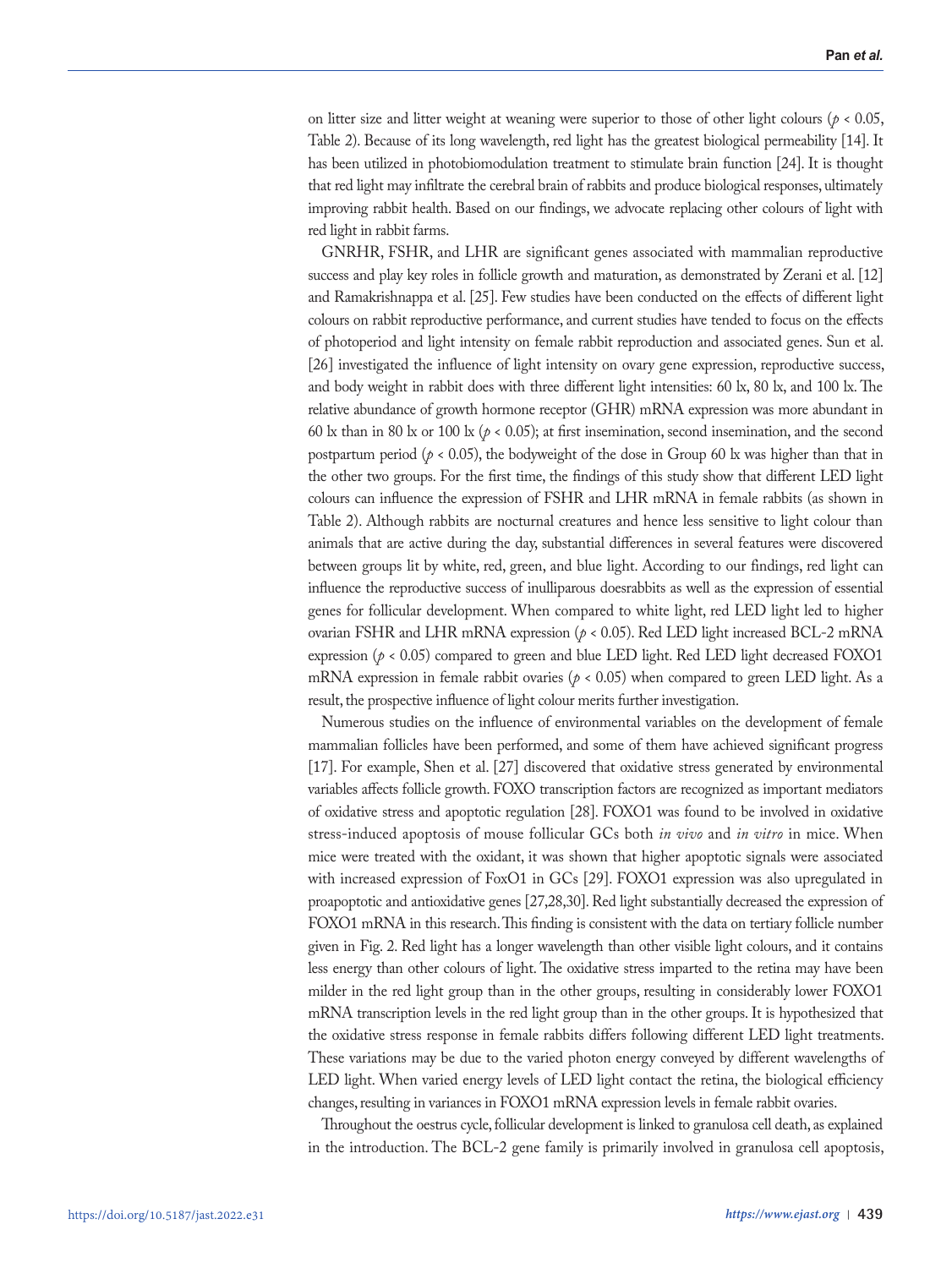and BCL-2 and BAX are important apoptotic genes. BCL-2 can prevent additional apoptosis by blocking the final route of apoptosis, whereas BAX has the opposite effect and can accelerate apoptosis [14]. In this work, we chose two genes with distinct roles and examined their expression patterns in female rabbits exposed to various LED light colours. The results revealed that red LED light resulted in greater BCL-2 mRNA expression (*p <* 0.05), we did not clarify the exact process, and will investigate it more in the future work.

# **CONCLUSION**

Although rabbits are nocturnal creatures and hence not as sensitive to light colour as animals that are active during the day, there were substantial differences in several features between groups lighted by white, red, green, and blue light. Red light has been shown to have a positively effect on the reproductive success of rabbits as well as the expression of critical genes for follicular development.

Furthermore, according to common sense, LED lamps are more energy efficient than incandescent lamps, it is recommended to promote the use of LED lights in the production of domestic rabbits to reduce energy consumption.

# **REFERENCES**

- 1. Webb AR. Considerations for lighting in the built environment: non-visual effects of light. Energy Build. 2006;38:721-7. https://doi.org/10.1016/j.enbuild.2006.03.004
- 2. Chang AM, Scheer FAJL, Czeisler CA, Aeschbach D. Direct effects of light on alertness, vigilance, and the waking electroencephalogram in humans depend on prior light history. Sleep. 2013;36:1239-46. https://doi.org/10.5665/sleep.2894
- 3. Chellappa SL, Ly JQM, Meyer C, Balteau E, Degueldre C, Luxen A, et al. Photic memory for executive brain responses. Proc Natl Acad Sci USA. 2014;111:6087-91. https://doi. org/10.1073/pnas.1320005111
- 4. Chang AM, Aeschbach D, Duffy JF, Czeisler CA. Evening use of light-emitting eReaders negatively affects sleep, circadian timing, and next-morning alertness. Proc Natl Acad Sci USA. 2015;112:1232-7. https://doi.org/10.1073/pnas.1418490112
- 5. van der Lely S, Frey S, Garbazza C, Wirz-Justice A, Jenni OG, Steiner R, et al. Blue blocker glasses as a countermeasure for alerting effects of evening light-emitting diode screen exposure in male teenagers. J Adolesc Health. 2015;56:113-9. https://doi.org/10.1016/ j.jadohealth.2014.08.002
- 6. Rahman SA, Flynn-Evans EE, Aeschbach D, Brainard GC, Czeisler CA, Lockley SW. Diurnal spectral sensitivity of the acute alerting effects of light. Sleep. 2014;37:271-81. https:// doi.org/10.5665/sleep.3396
- 7. Mattaraia VGM, Bianospino E, Fernandes S, Vasconcelos JLM, Moura ASAMT. Reproductive responses of rabbit does to a supplemental lighting program. Livest Prod Sci. 2005;94:179-87. https://doi.org/10.1016/j.livprodsci.2004.10.012
- 8. Shuboni DD, Cramm SL, Yan L, Ramanathan C, Cavanaugh BL, Nunez AA, et al. Acute effects of light on the brain and behavior of diurnal Arvicanthis niloticus and nocturnal Mus musculus. Physiol Behav. 2015;138:75-86. https://doi.org/10.1016/j.physbeh.2014.09.006
- 9. Bourgin P, Hubbard J. Alerting or somnogenic light: pick your color. PLOS Biol. 2016;14:e2000111. https://doi.org/10.1371/journal.pbio.2000111
- 10. van der Pol CW, van Roovert-Reijrink IAM, Maatjens CM, Gussekloo SWS, Kranenbarg S,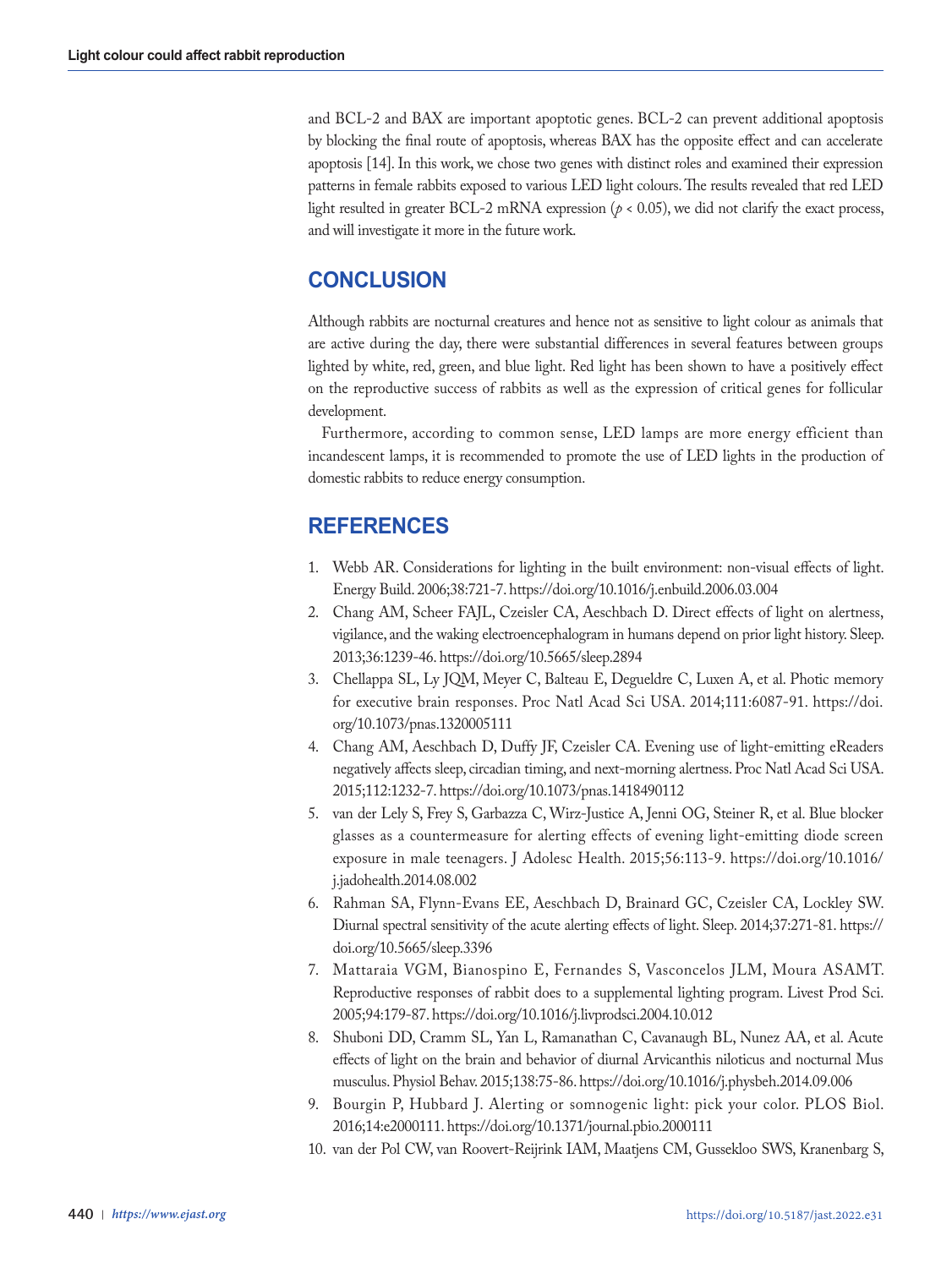Wijnen J, et al. Light-dark rhythms during incubation of broiler chicken embryos and their effects on embryonic and post hatch leg bone development. PLOS ONE. 2019;14:e0210886. https://doi.org/10.1371/journal.pone.0210886

- 11. Hieke ASC, Hubert SM, Athrey G. Circadian disruption and divergent microbiota acquisition under extended photoperiod regimens in chicken. PeerJ. 2019;7:e6592. https://doi. org/10.7717/peerj.6592
- 12. Zerani M, Parillo F, Brecchia G, Guelfi G, Dall'Aglio C, Lilli L, et al. Expression of type I GNRH receptor and in vivo and in vitro GNRH-I effects in corpora lutea of pseudopregnant rabbits. J Endocrinol. 2010;207:289-300. https://doi.org/10.1677/JOE-10-0109
- 13. Van Cruchten S, Van den Broeck W, Duchateau L, Simoens P. Apoptosis in the canine endometrium during the estrous cycle. Theriogenology. 2003;60:1595-608. https://doi. org/10.1016/s0093-691x(03)00178-x
- 14. Li Y, Zhang J, Xu Y, Han Y, Jiang B, Huang L, et al. The histopathological investigation of red and blue light emitting diode on treating skin wounds in Japanese big-ear white rabbit. PLOS ONE. 2016;11:e0157898. https://doi.org/10.1371/journal.pone.0157898
- 15. Zhu CC, Zhang Y, Duan X, Han J, Sun SC. Toxic effects of HT-2 toxin on mouse oocytes and its possible mechanisms. Arch Toxicol. 2016;90:1495-505. https://doi.org/10.1007/s00204- 015-1560-3
- 16. Zhang ZL, Qin P, Liu Y, Zhang LX, Guo H, Deng YL, et al. Alleviation of ischaemiareperfusion injury by endogenous estrogen involves maintaining Bcl-2 expression via the ERα signalling pathway. Brain Res. 2017;1661:15-23. https://doi.org/10.1016/j.brainres.2017.02.004
- 17. Adiguzel D, Celik-Ozenci C. FoxO1 is a cell-specific core transcription factor for endometrial remodeling and homeostasis during menstrual cycle and early pregnancy. Hum Reprod Update. 2021;27:570-83. https://doi.org/10.1093/humupd/dmaa060
- 18. Li C, Liu Z, Wu G, Zang Z, Zhang JQ, Li X, et al. FOXO1 mediates hypoxia-induced G0/ G1 arrest in ovarian somatic granulosa cells by activating the TP53INP1-p53-CDKN1A pathway. Development. 2021;148:dev199453. https://doi.org/10.1242/dev.199453
- 19. Sirotkin AV, Makarevich AV, Makovicky P, Kubovicova E. Ovarian, metabolic and endocrine indexes in dairy cows with different body condition scores. J Anim Feed Sci. 2013;22:316-22. https://doi.org/10.22358/jafs/65919/2013
- 20. Baláži A, Sirotkin AV, Földešiová M, Makovický P, Chrastinová Ľ, Makovický P, et al. Green tea can supress rabbit ovarian functions in vitro and in vivo. Theriogenology. 2019;127:72-9. https://doi.org/10.1016/j.theriogenology.2019.01.010
- 21. Livak KJ, Schmittgen TD. Analysis of relative gene expression data using real-time quantitative PCR and the 2−ΔΔCT method. Methods. 2001;25:402-8. https://doi.org/10.1006/ meth.2001.1262
- 22. Wu Y, Zhao A, Qin Y. Effect of lighting schedule, intensity, and colour on reproductive performance of rabbit does. World Rabbit Sci. 2021;29:59-64. https://doi.org/10.4995/ wrs.2021.14623
- 23. Szendrő Z, Gerencsér Z, McNitt JI, Matics Z. Effect of lighting on rabbits and its role in rabbit production: a review. Livest Sci. 2016;183:12-8. https://doi.org/10.1016/j.livsci.2015.11.012
- 24. Salehpour F, Mahmoudi J, Kamari F, Sadigh-Eteghad S, Rasta SH, Hamblin MR. Brain photobiomodulation therapy: a narrative review. Mol Neurobiol. 2018;55:6601-36. https://doi. org/10.1007/s12035-017-0852-4
- 25. Ramakrishnappa N, Rajamahendran R, Lin YM, Leung PCK. GnRH in non-hypothalamic reproductive tissues. Anim Reprod Sci. 2005;88:95-113. https://doi.org/10.1016/ j.anireprosci.2005.05.009